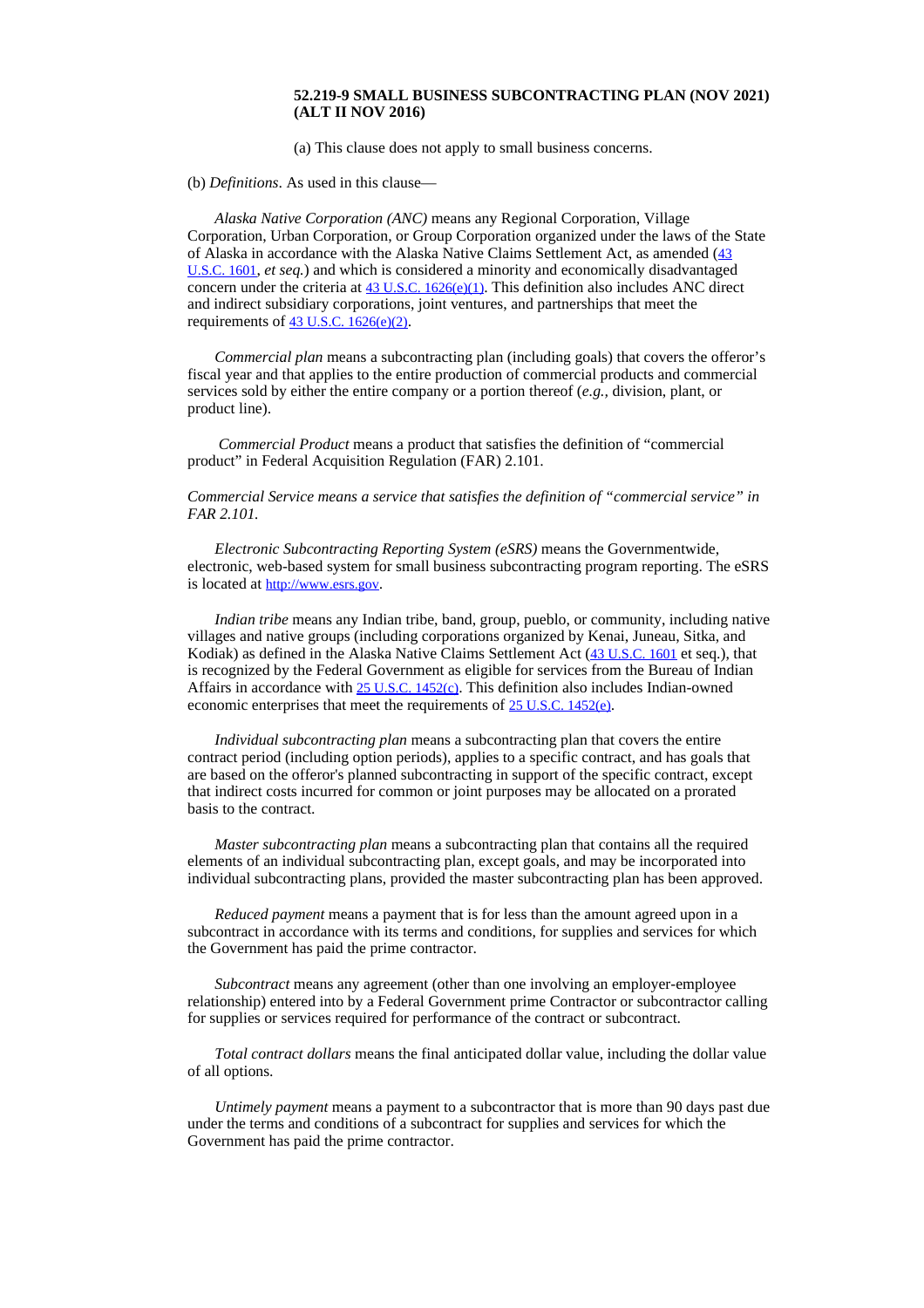## (c)

(1) Proposals submitted in response to this solicitation shall include a subcontracting plan that separately addresses subcontracting with small business, veteran-owned small business, service-disabled veteran-owned small business, HUBZone small business, small disadvantaged business, and women-owned small business concerns. If the Offeror is submitting an individual subcontracting plan, the plan must separately address subcontracting with small business, veteran-owned small business, service-disabled veteran-owned small business, HUBZone small business, small disadvantaged business, and women-owned small business concerns, with a separate part for the basic contract and separate parts for each option (if any). The plan shall be included in and made a part of the resultant contract. The subcontracting plan shall be negotiated within the time specified by the Contracting Officer. Failure to submit and negotiate a subcontracting plan shall make the Offeror ineligible for award of a contract.

(2)

(i) The Contractor may accept a subcontractor's written representations of its size and socioeconomic status as a small business, small disadvantaged business, veteran-owned small business, service-disabled veteran-owned small business, or a women-owned small business if the subcontractor represents that the size and socioeconomic status representations with its offer are current, accurate, and complete as of the date of the offer for the subcontract.

(ii) The Contractor may accept a subcontractor's representations of its size and socioeconomic status as a small business, small disadvantaged business, veteran-owned small business, service-disabled veteran-owned small business, or a women-owned small business in the System for Award Management (SAM) if–

(A) The subcontractor is registered in SAM; and

(B) The subcontractor represents that the size and socioeconomic status representations made in SAM are current, accurate and complete as of the date of the offer for the subcontract.

(iii) The Contractor may not require the use of SAM for the purposes of representing size or socioeconomic status in connection with a subcontract.

(iv) In accordance with 13 CFR 121.411, 124.1015, 125.29, 126.900, and 127.700, a contractor acting in good faith is not liable for misrepresentations made by its subcontractors regarding the subcontractor's size or socioeconomic status.

(d) The Offeror's subcontracting plan shall include the following:

(1) Separate goals, expressed in terms of total dollars subcontracted, and as a percentage of total planned subcontracting dollars, for the use of small business, veteran-owned small business, service-disabled veteran-owned small business, HUBZone small business, small disadvantaged business, and women-owned small business concerns as subcontractors. For individual subcontracting plans, and if required by the Contracting Officer, goals shall also be expressed in terms of percentage of total contract dollars, in addition to the goals expressed as a percentage of total subcontract dollars. The Offeror shall include all subcontracts that contribute to contract performance, and may include a proportionate share of products and services that are normally allocated as indirect costs. In accordanc[e with](http://uscode.house.gov/browse.xhtml%3Bjsessionid%3D114A3287C7B3359E597506A31FC855B3) 43 [U.S.C.](http://uscode.house.gov/browse.xhtml%3Bjsessionid%3D114A3287C7B3359E597506A31FC855B3) 1626:

(i) Subcontracts awarded to an ANC or Indian tribe shall be counted towards the subcontracting goals for small business and small disadvantaged business concerns, regardless of the size or Small Business Administration certification status of the ANC or Indian tribe; and

(ii) Where one or more subcontractors are in the subcontract tier between the prime Contractor and the ANC or Indian tribe, the ANC or Indian tribe shall designate the appropriate Contractor(s) to count the subcontract towards its small business and small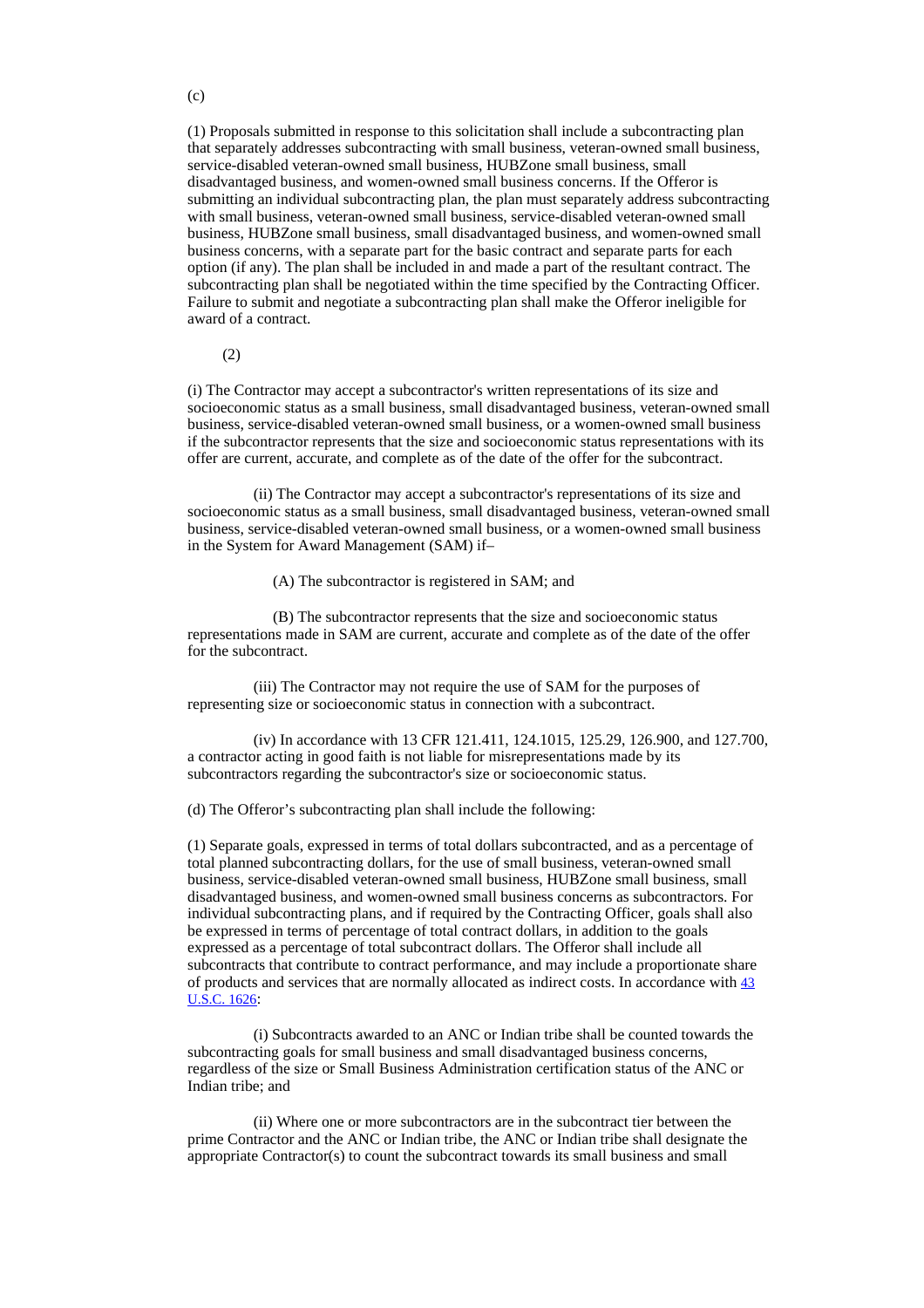disadvantaged business subcontracting goals.

(A) In most cases, the appropriate Contractor is the Contractor that awarded the subcontract to the ANC or Indian tribe.

(B) If the ANC or Indian tribe designates more than one Contractor to count the subcontract toward its goals, the ANC or Indian tribe shall designate only a portion of the total subcontract award to each Contractor. The sum of the amounts designated to various Contractors cannot exceed the total value of the subcontract.

(C) The ANC or Indian tribe shall give a copy of the written designation to the Contracting Officer, the prime Contractor, and the subcontractors in between the prime Contractor and the ANC or Indian tribe within 30 days of the date of the subcontract award.

(D) If the Contracting Officer does not receive a copy of the ANC's or the Indian tribe's written designation within 30 days of the subcontract award, the Contractor that awarded the subcontract to the ANC or Indian tribe will be considered the designated Contractor.

(2) A statement of–

(i) Total dollars planned to be subcontracted for an individual subcontracting plan; or the Offeror's total projected sales, expressed in dollars, and the total value of projected subcontracts, including all indirect costs except as described in paragraph (g) of this clause, to support the sales for a commercial plan;

(ii) Total dollars planned to be subcontracted to small business concerns (including ANC and Indian tribes);

(iii) Total dollars planned to be subcontracted to veteran-owned small business concerns;

(iv) Total dollars planned to be subcontracted to service-disabled veteran-owned small business;

(v) Total dollars planned to be subcontracted to HUBZone small business concerns;

(vi) Total dollars planned to be subcontracted to small disadvantaged business concerns (including ANCs and Indian tribes); and

(vii) Total dollars planned to be subcontracted to women-owned small business concerns.

(3) A description of the principal types of supplies and services to be subcontracted, and an identification of the types planned for subcontracting to-

(i) Small business concerns;

(ii) Veteran-owned small business concerns;

(iii) Service-disabled veteran-owned small business concerns;

(iv) HUBZone small business concerns;

(v) Small disadvantaged business concerns; and

(vi) Women-owned small business concerns.

(4) A description of the method used to develop the subcontracting goals in paragraph  $(d)(1)$ of this clause.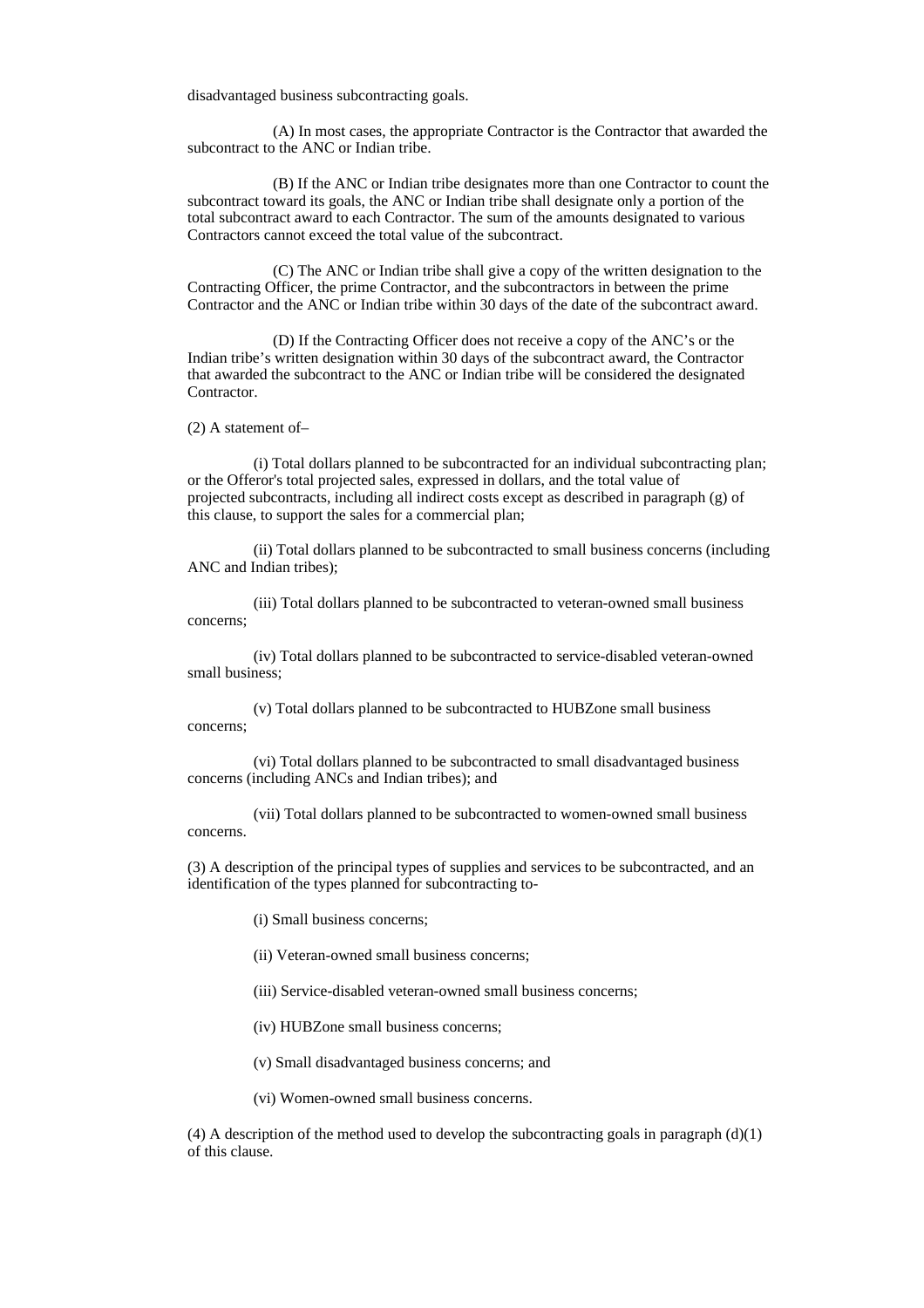(5) A description of the method used to identify potential sources for solicitation purposes (*e.g.*, existing company source lists, SAM, veterans service organizations, the National Minority Purchasing Council Vendor Information Service, the Research and Information Division of the Minority Business Development Agency in the Department of Commerce, or small, HUBZone, small disadvantaged, and women-owned small business trade associations). A firm may rely on the information contained in SAM as an accurate representation of a concern's size and ownership characteristics for the purposes of maintaining a small, veteran-owned small, service-disabled veteran-owned small, HUBZone small, small disadvantaged, and women-owned small business source list. Use of SAM as its source list does not relieve a firm of its responsibilities (*e.g.*, outreach, assistance, counseling, or publicizing subcontracting opportunities) in this clause.

(6) A statement as to whether or not the Offeror included indirect costs in establishing subcontracting goals, and a description of the method used to determine the proportionate share of indirect costs to be incurred with–

(i) Small business concerns (including ANC and Indian tribes);

- (ii) Veteran-owned small business concerns;
- (iii) Service-disabled veteran-owned small business concerns;
- (iv) HUBZone small business concerns;

(v) Small disadvantaged business concerns (including ANC and Indian tribes); and

(vi) Women-owned small business concerns.

(7) The name of the individual employed by the Offeror who will administer the Offeror's subcontracting program, and a description of the duties of the individual.

(8) A description of the efforts the Offeror will make to assure that small business, veteran-owned small business, service-disabled veteran-owned small business, HUBZone small business, small disadvantaged business, and women-owned small business concerns have an equitable opportunity to compete for subcontracts.

(9) Assurances that the Offeror will include the clause of this contract entitled "Utilization of Small Business Concerns" in all subcontracts that offer further subcontracting opportunities, and that the Offeror will require all subcontractors (except small business concerns) that receive subcontracts in excess of the applicable threshold specified in FAR [19.702](https://www.acquisition.gov/far/19.702#FAR_19_702)(a) on the date of subcontract award, with further subcontracting possibilities to adopt a subcontracting plan that complies with the requirements of this clause.

(10) Assurances that the Offeror will–

(i) Cooperate in any studies or surveys as may be required;

(ii) Submit periodic reports so that the Government can determine the extent of compliance by the Offeror with the subcontracting plan;

(iii) After November 30, 2017, include subcontracting data for each order when reporting subcontracting achievements for indefinite-delivery, indefinite-quantity *contracts with individual subcontracting plans where the contract is intended* for use by multiple agencies;

(iv) Submit the Individual Subcontract Report (ISR) and/or the Summary Subcontract Report (SSR), in accordance with paragraph (l) of this clause using the Electronic Subcontracting Reporting System (eSRS) at [http://www.esrs.gov](http://www.esrs.gov/). The reports shall provide information on subcontract awards to small business concerns (including ANCs and Indian tribes that are not small businesses), veteran-owned small business concerns, service-disabled veteran-owned small business concerns, HUBZone small business concerns, small disadvantaged business concerns (including ANCs and Indian tribes that have not been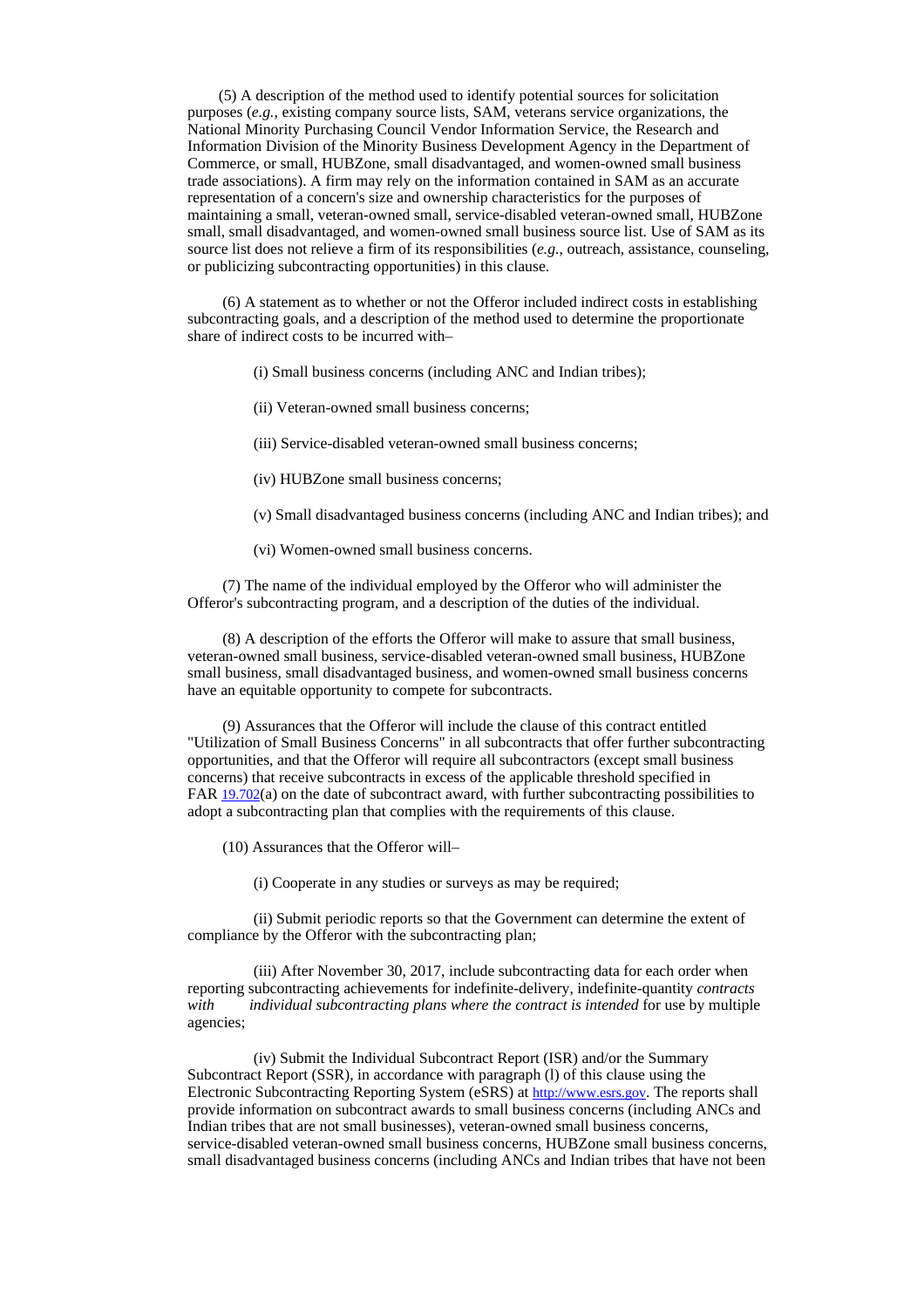certified by the Small Business Administration as small disadvantaged businesses), women-owned small business concerns, and for NASA only, Historically Black Colleges and Universities and Minority Institutions. Reporting shall be in accordance with this clause, or as provided in agency regulations;

(v) Ensure that its subcontractors with subcontracting plans agree to submit the ISR and/or the SSR using eSRS;

(vi) Provide its prime contract number, its *unique entity identifier*, and the e-mail address of the Offeror's official responsible for acknowledging receipt of or rejecting the ISRs, to all first-tier subcontractors with subcontracting plans so they can enter this information into the eSRS when submitting their ISRs; and

(vii) Require that each subcontractor with a subcontracting plan provide the prime contract number, its own *unique entity identifier*, and the e-mail address of the subcontractor's official responsible for acknowledging receipt of or rejecting the ISRs, to its subcontractors with subcontracting plans.

(11) A description of the types of records that will be maintained concerning procedures that have been adopted to comply with the requirements and goals in the plan, including establishing source lists; and a description of the offeror's efforts to locate small business, veteran-owned small business, service-disabled veteran-owned small business, HUBZone small business, small disadvantaged business, and women-owned small business concerns and award subcontracts to them. The records shall include at least the following (on a plant-wide or company-wide basis, unless otherwise indicated):

(i) Source lists (*e.g.,* SAM), guides, and other data that identify small business, veteran-owned small business, service-disabled veteran-owned small business, HUBZone small business, small disadvantaged business, and women-owned small business concerns.

(ii) Organizations contacted in an attempt to locate sources that are small business, veteran- owned small business, service-disabled veteran-owned small business, HUBZone small business, small disadvantaged business, or women-owned small business concerns.

(iii) Records on each subcontract solicitation resulting in an award of more than the simplified acquisition threshold, as defined in FAR [2.101](https://www.acquisition.gov/far/2.101#FAR_2_101) on the date of subcontract award, indicating-

(A) Whether small business concerns were solicited and, if not, why not;

(B) Whether veteran-owned small business concerns were solicited and, if not,

(C) Whether service-disabled veteran-owned small business concerns were solicited and, if not, why not;

not;

why not;

(D) Whether HUBZone small business concerns were solicited and, if not, why

why not;

(E) Whether small disadvantaged business concerns were solicited and, if not,

(F) Whether women-owned small business concerns were solicited and, if not, why not; and

(G) If applicable, the reason award was not made to a small business concern.

(iv) Records of any outreach efforts to contact-

(A) Trade associations;

(B) Business development organizations;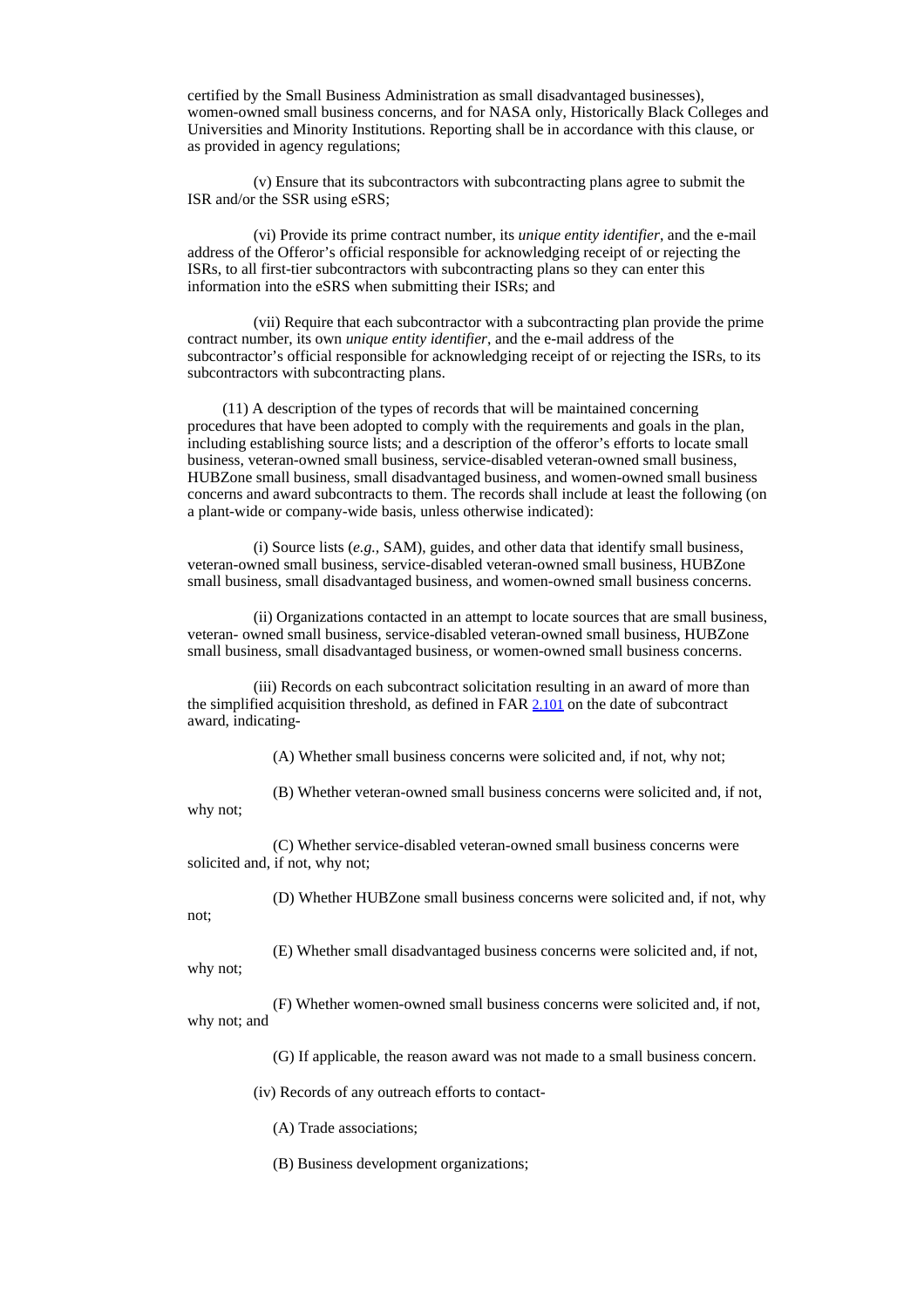(C) Conferences and trade fairs to locate small, HUBZone small, small disadvantaged, service-disabled veteran-owned, and women-owned small business sources; and

(D) Veterans service organizations.

(v) Records of internal guidance and encouragement provided to buyers through-

(A) Workshops, seminars, training, etc.; and

(B) Monitoring performance to evaluate compliance with the program's requirements.

(vi) On a contract-by-contract basis, records to support award data submitted by the offeror to the Government, including the name, address, and business size of each subcontractor. Contractors having commercial plans need not comply with this requirement.

(12) Assurances that the Offeror will make a good faith effort to acquire articles, equipment, supplies, services, or materials, or obtain the performance of construction work from the small business concerns that it used in preparing the bid or proposal, in the same or greater scope, amount, and quality used in preparing and submitting the bid or proposal. Responding to a request for a quote does not constitute use in preparing a bid or proposal. The Offeror used a small business concern in preparing the bid or proposal if–

(i) The Offeror identifies the small business concern as a subcontractor in the bid or proposal or associated small business subcontracting plan, to furnish certain supplies or perform a portion of the subcontract; or

(ii) The Offeror used the small business concern's pricing or cost information or technical expertise in preparing the bid or proposal, where there is written evidence of an intent or understanding that the small business concern will be awarded a subcontract for the related work if the Offeror is awarded the contract.

(13) Assurances that the Contractor will provide the Contracting Officer with a written explanation if the Contractor fails to acquire articles, equipment, supplies, services or materials or obtain the performance of construction work as described in  $(d)(12)$  of this clause. This written explanation must be submitted to the Contracting Officer within 30 days of contract completion.

(14) Assurances that the Contractor will not prohibit a subcontractor from discussing with the Contracting Officer any material matter pertaining to payment to or utilization of a subcontractor.

(15) Assurances that the offeror will pay its small business subcontractors on time and in accordance with the terms and conditions of the underlying subcontract, and notify the contracting officer when the prime contractor makes either a reduced or an untimely payment to a small business subcontractor (see [52.242-5](https://www.acquisition.gov/far/52.242-5#FAR_52_242_5)).

(e) In order to effectively implement this plan to the extent consistent with efficient contract performance, the Contractor shall perform the following functions:

(1) Assist small business, veteran-owned small business, service-disabled veteran-owned small business, HUBZone small business, small disadvantaged business, and women-owned small business concerns by arranging solicitations, time for the preparation of bids, quantities, specifications, and delivery schedules so as to facilitate the participation by such concerns. Where the Contractor's lists of potential small business, veteran-owned small business, service-disabled veteran-owned small business, HUBZone small business, small disadvantaged business, and women-owned small business subcontractors are excessively long, reasonable effort shall be made to give all such small business concerns an opportunity to compete over a period of time.

(2) Provide adequate and timely consideration of the potentialities of small business,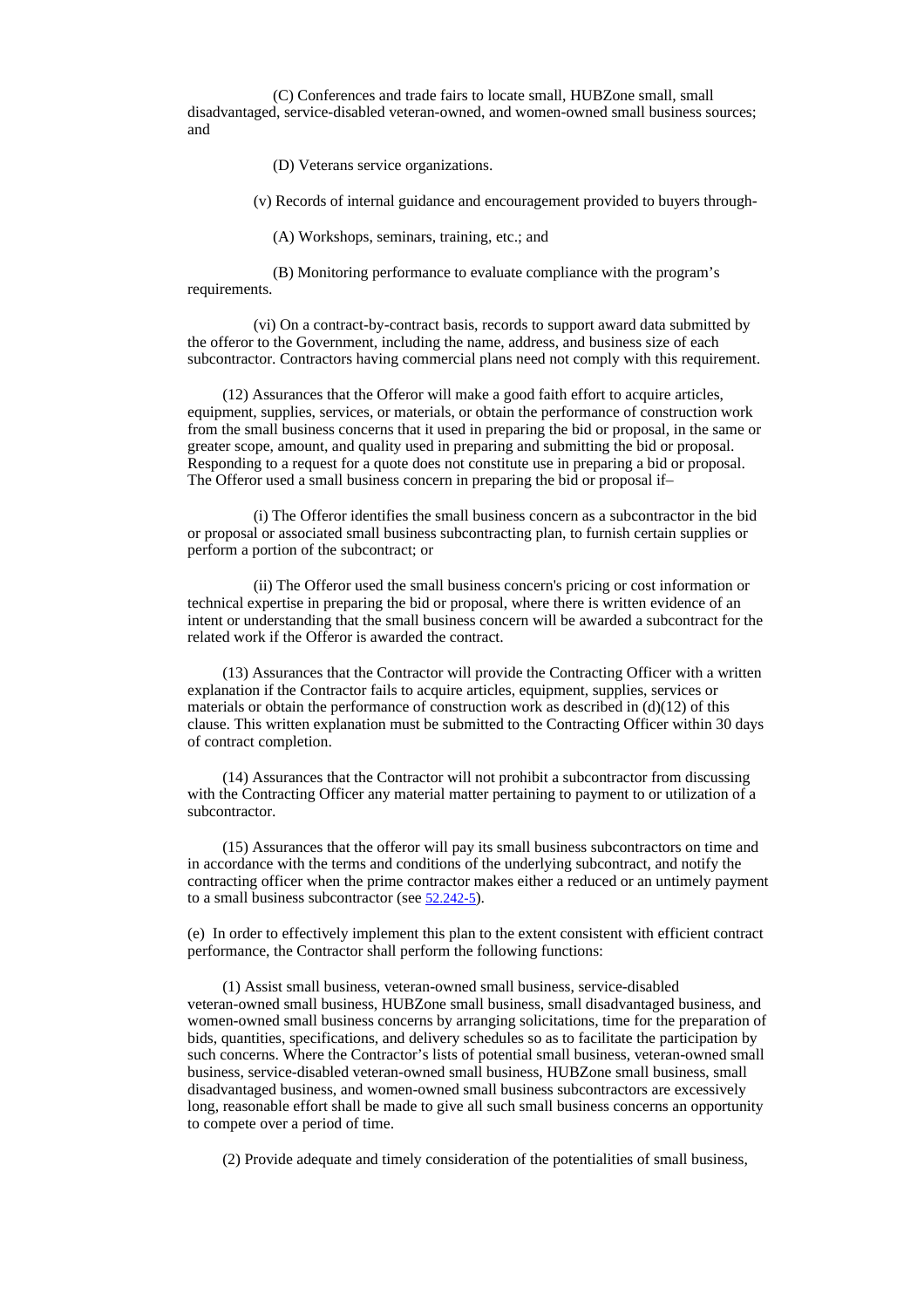veteran-owned small business, service-disabled veteran-owned small business, HUBZone small business, small disadvantaged business, and women-owned small business concerns in all "make-or-buy" decisions.

(3) Counsel and discuss subcontracting opportunities with representatives of small business, veteran-owned small business, service-disabled veteran-owned small business, HUBZone small business, small disadvantaged business, and women-owned small business firms.

(4) Confirm that a subcontractor representing itself as a HUBZone small business concern is certified by SBA as a HUBZone small business concern in accordance with  $52.219 - 8(d)(2)$ .

(5) Provide notice to subcontractors concerning penalties and remedies for misrepresentations of business status as small, veteran-owned small business, HUBZone small, small disadvantaged, or women-owned small business for the purpose of obtaining a subcontract that is to be included as part or all of a goal contained in the Contractor's subcontracting plan.

(6) For all competitive subcontracts over the simplified acquisition threshold, as defined in FAR [2.101](https://www.acquisition.gov/far/2.101#FAR_2_101) on the date of subcontract award, in which a small business concern received a small business preference, upon determination of the successful subcontract offeror, prior to award of the subcontract the Contractor must inform each unsuccessful small business subcontract offeror in writing of the name and location of the apparent successful offeror and if the successful subcontract offeror is a small business, veteran-owned small business, service-disabled veteran-owned small business, HUBZone small business, small disadvantaged business, or women-owned small business concern.

(7) Assign each subcontract the NAICS code and corresponding size standard that best describes the principal purpose of the subcontract.

(f) A master subcontracting plan on a plant or division-wide basis that contains all the elements required by paragraph (d) of this clause, except goals, may be incorporated by reference as a part of the subcontracting plan required of the Offeror by this clause; provided-

(1) The master subcontracting plan has been approved;

(2) The Offeror ensures that the master subcontracting plan is updated as necessary and provides copies of the approved master subcontracting plan, including evidence of its approval, to the Contracting Officer; and

(3) Goals and any deviations from the master subcontracting plan deemed necessary by the Contracting Officer to satisfy the requirements of this contract are set forth in the individual subcontracting plan.

(g) A commercial plan is the preferred type of subcontracting plan for contractors furnishing commercial products and commercial services. The commercial plan shall relate to the offeror's planned subcontracting generally, for both commercial and Government business, rather than solely to the Government contract. Once the Contractor's commercial plan has been approved, the Government will not require another subcontracting plan from the same Contractor while the plan remains in effect, as long as the product or service being provided by the Contractor continues to meet the definition of a commercial product or commercial service. A Contractor with a commercial plan shall comply with the reporting requirements stated in paragraph (d)(10) of this clause by submitting one SSR in eSRS for all contracts covered by its commercial plan. A Contractor authorized to use a commercial subcontracting plan shall include in its subcontracting goals and in its SSR all indirect costs, with the exception of those such as the following: Employee salaries and benefits; payments for petty cash; depreciation; interest; income taxes; property taxes; lease payments; bank fees; fines, claims, and dues; original equipment manufacturer relationships during warranty periods (negotiated up front with the product); utilities and other services purchased from a municipality or an entity solely authorized by the municipality to provide those services in a particular geographical region; and philanthropic contributions. This report shall be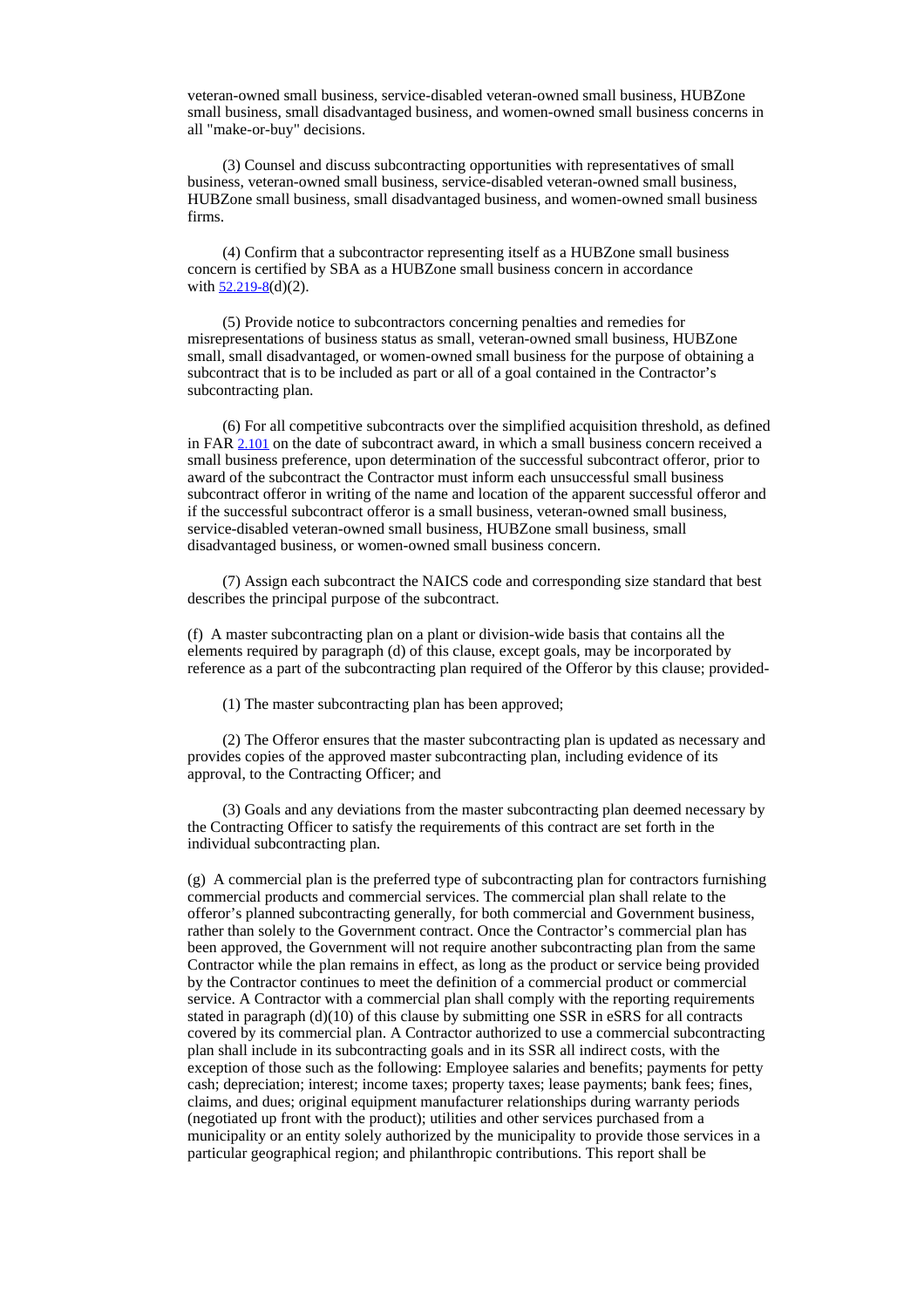acknowledged or rejected in eSRS by the Contracting Officer who approved the plan. This report shall be submitted within 30 days after the end of the Government's fiscal year.

(h) Prior compliance of the offeror with other such subcontracting plans under previous contracts will be considered by the Contracting Officer in determining the responsibility of the offeror for award of the contract.

(i) A contract may have no more than one subcontracting plan. When a contract modification exceeds the subcontracting plan threshold in FAR [19.702](https://www.acquisition.gov/far/19.702#FAR_19_702)(a), or an option is exercised, the goals of the existing subcontracting plan shall be amended to reflect any new subcontracting opportunities. When the goals in a subcontracting plan are amended, these goal changes do not apply retroactively.

(j) Subcontracting plans are not required from subcontractors when the prime contract contains the clause at FAR [52.212-5](https://www.acquisition.gov/far/52.212-5#FAR_52_212_5), Contract Terms and Conditions Required to Implement Statutes or Executive Orders-Commercial Products and Commercial Services, or when the subcontractor provides a commercial product or commercial service subject to the clause at FAR [52.244-6](https://www.acquisition.gov/far/52.244-6#FAR_52_244_6), Subcontracts for Commercial Products and Commercial Services, under a prime contract.

(k) The failure of the Contractor or subcontractor to comply in good faith with (1) the clause of this contract entitled "Utilization Of Small Business Concerns;" or (2) an approved plan required by this clause, shall be a material breach of the contract and may be considered in any past performance evaluation of the Contractor.

(l) The Contractor shall submit ISRs and SSRs using the web-based eSRS at [http://www.esrs.gov](http://www.esrs.gov/). Purchases from a corporation, company, or subdivision that is an affiliate of the Contractor or subcontractor are not included in these reports. Subcontract awards by affiliates shall be treated as subcontract awards by the Contractor. Subcontract award data reported by the Contractor and subcontractors shall be limited to awards made to their immediate next-tier subcontractors. Credit cannot be taken for awards made to lower tier subcontractors, unless the Contractor or subcontractor has been designated to receive a small business or small disadvantaged business credit from an ANC or Indian tribe. Only subcontracts involving performance in the United States or its outlying areas should be included in these reports with the exception of subcontracts under a contract awarded by the State Department or any other agency that has statutory or regulatory authority to require subcontracting plans for subcontracts performed outside the United States and its outlying areas.

(1) *ISR*. This report is not required for commercial plans. The report is required for each contract containing an individual subcontracting plan.

(i) The report shall be submitted semi-annually during contract performance for the periods ending March 31 and September 30. A report is also required for each contract within 30 days of contract completion. Reports are due 30 days after the close of each reporting period, unless otherwise directed by the Contracting Officer. Reports are required when due, regardless of whether there has been any subcontracting activity since the inception of the contract or the previous reporting period. When the Contracting Officer rejects an ISR, the Contractor shall submit a corrected report within 30 days of receiving the notice of ISR rejection.

(ii)

(A) When a subcontracting plan contains separate goals for the basic contract and each option, as prescribed by FAR  $19.704(c)$  $19.704(c)$ , the dollar goal inserted on this report shall be the sum of the base period through the current option; for example, for a report submitted after the second option is exercised, the dollar goal would be the sum of the goals for the basic contract, the first option, and the second option.

(B) If a subcontracting plan has been added to the contract pursuant to  $19.702$  a)(1)(iii) or  $19.301-2(e)$  $19.301-2(e)$ , the Contractor's achievements must be reported in [the ISR](https://www.acquisition.gov/far/19.702#FAR_19_702) on a cumulative basis from the date of incorporation of the subcontracting plan into the